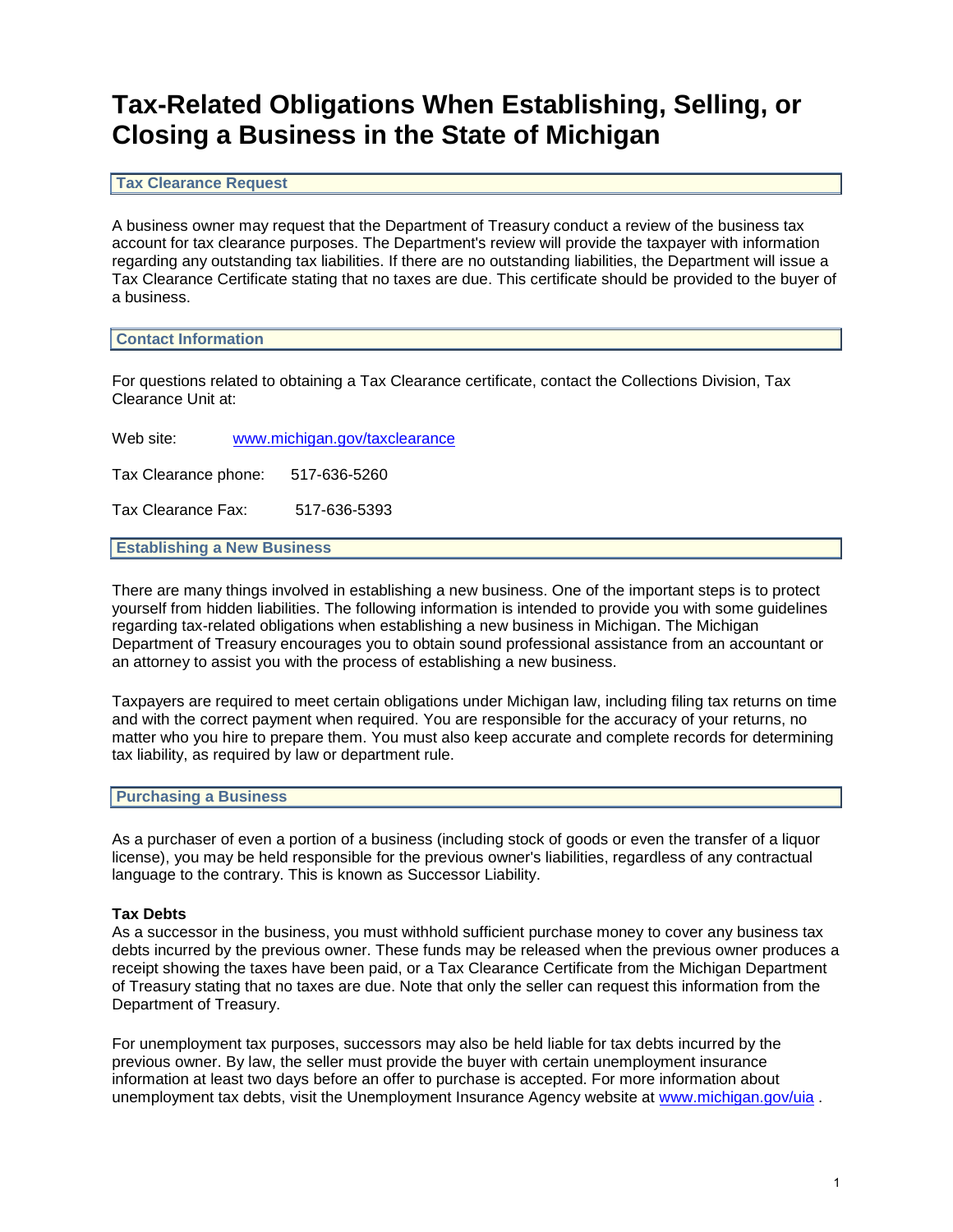**Other Liabilities**<br>To protect yourself from other hidden liabilities, it is important that you thoroughly research the business you are purchasing. Some of the steps you can take to protect yourself are:

- Obtain sound professional assistance from an accountant or an attorney.
- To become acquainted with your rights and responsibilities relative to Sales, Use and Withholding taxes view the New Business Webinar Presentation on the www.michigan.gov/businesstaxes website.
- For more information about Starting a Business in Michigan, visit the Michigan Business One Stop website at www.michigan.gov/business.
- Visit the Uniform Commercial Code website at www.michigang.gov/SOS to obtain financing statements about the business, such as information about tax liens and security interest in collateral.
- Check with the County Register of Deeds for possible liens against the property.

Visit the IRS website at www.IRS.gov for information about Starting, Operating, or Closing a Business.

# **Selling or Closing Your Business**

There are several steps you must take when you sell a business that is covered under the Michigan Employment Securities Act.

- You must complete the Business Transferor's Notice to Transferee of Unemployment Tax Liability and Rate, form UIA 1027 and deliver the completed form to the purchaser of the business at least two business days before the transfer of the business. This obligation extends to the seller's real estate broker, other agent or attorney. For more information regarding Unemployment Tax obligations, visit the Unemployment Insurance Agency website at www.michigan.gov/uia .
- You must notify the Registration Section of the Michigan Department of Treasury by completing a Notice of Change or Discontinuance, Form 163, or by sending a letter that includes all discontinuance and account information. Mail Form 163 or your letter to:

 Michigan Department of Treasury Registration Unit P.O. Box 30778 Lansing, MI 48909-8278

- You must pay any **delinquent taxes** due to the Department of Treasury. When making payment, submit a letter identifying the business name, address, Federal Employer Identification Number (FEIN), type of tax being paid and the period(s) the tax was due. Payment should include tax, penalty and interest owed. Contact the specific tax division for help calculating penalty and interest.
- Upon dissolution of a limited liability company registered with the State of Michigan, Department of Licensing and Regulatory Affairs (LARA), a Certificate of Dissolution shall be filed. For further information contact LARA at www.michigan.gov/lara, Corporations Division.
- The seller should request a Tax Clearance Certificate to verify that all taxes have been paid. For more information about requesting a Tax Clearance, see below.

**Delinquent Tax Debts -** The Department of Treasury and the Unemployment Insurance Agency  $\bigcup$  (UIA) may both file tax liens against any taxpayer's real and personal property and issue a tax warrant or levy to seize and sell the property to satisfy a delinquent tax debt. **Corporate officers** may also be held liable for Treasury tax debts incurred by their corporations.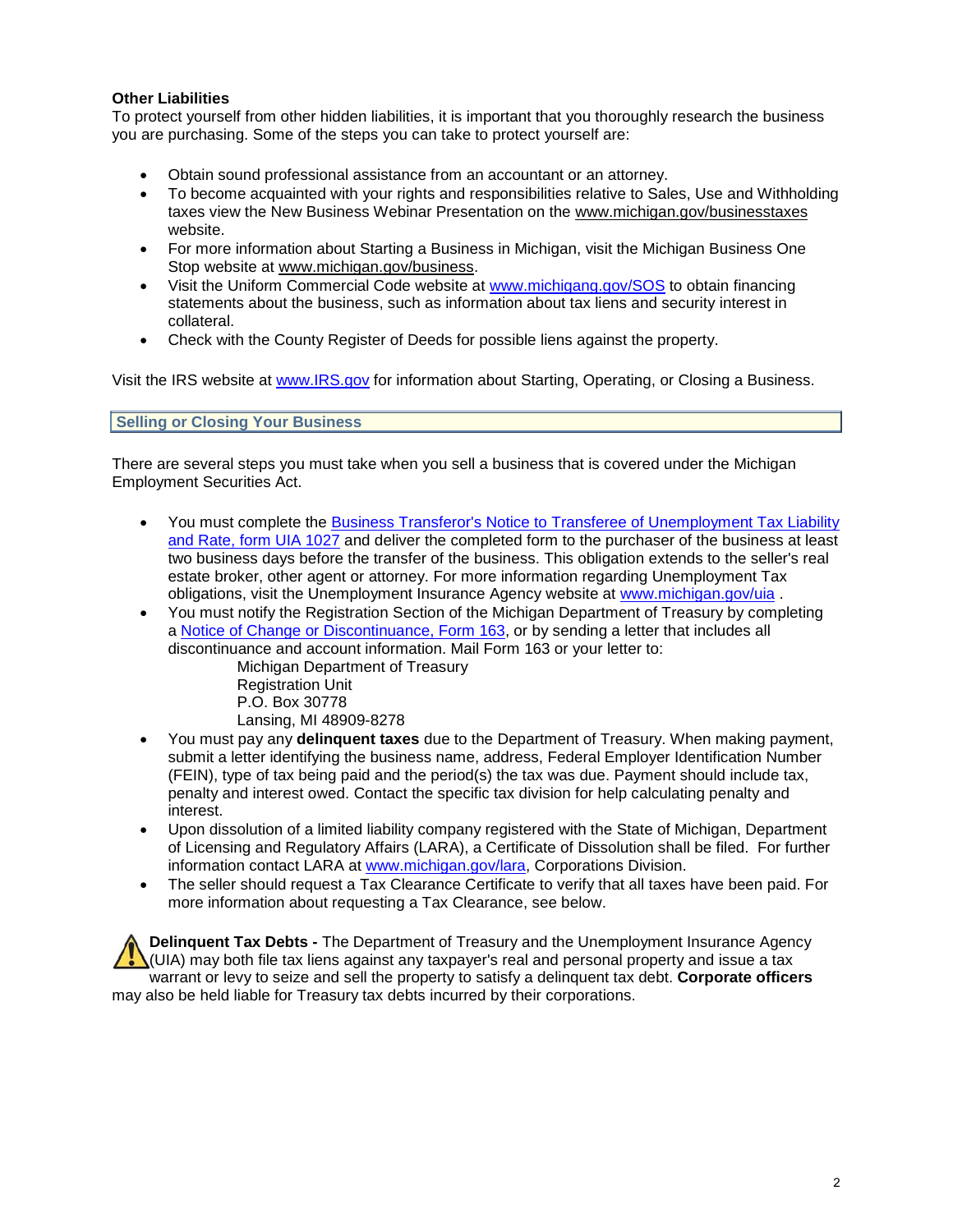**1. What is a reasonable amount of money to put into escrow for a conditional tax clearance certificate to protect the buyer from being considered a successor liability entity?**

**2. What is the average time to obtain the conditional tax clearance certificate?** 

**3. What are the most common problem area's that would delay a Tax Clearance Request?**

**4. Is the process basically the same or different to request a Standard Tax Clearance Certificate or Conditional Tax Clearance request? (For a 501 or 514 request)**

**5. After requesting a Conditional Tax Clearance (514), would that close the company or do we need to send a separate request to LARA to close it?**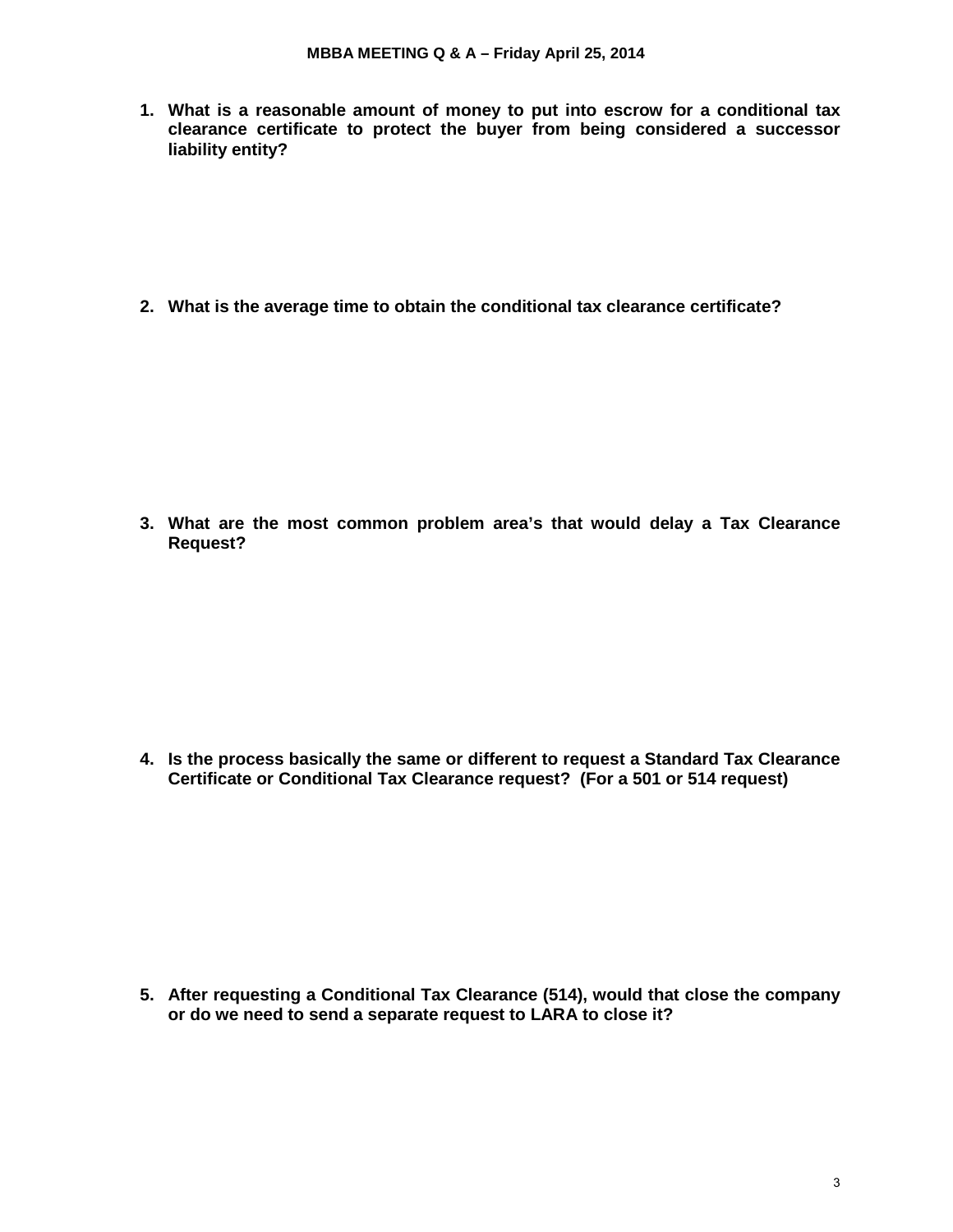**6. If the seller has provided copies of tax returns and proof of payment for taxes to the buyer, is the certificate still needed?**

**7. In what cases would the certificate not be needed?**

8. MCL 205.27a(1) was amended significantly by PA 3 on February 6<sup>th</sup>, 2014. Could **you please address the changes brought about by these legislative changes?** 

**9. How long would a purchaser need to keep the funds in escrow?**

**10. What happens if the parties skip the escrow and simply rely on the representative's warranties and indemnifications?**

**11. What are the most common problem area's that would delay a Tax Clearance Request?**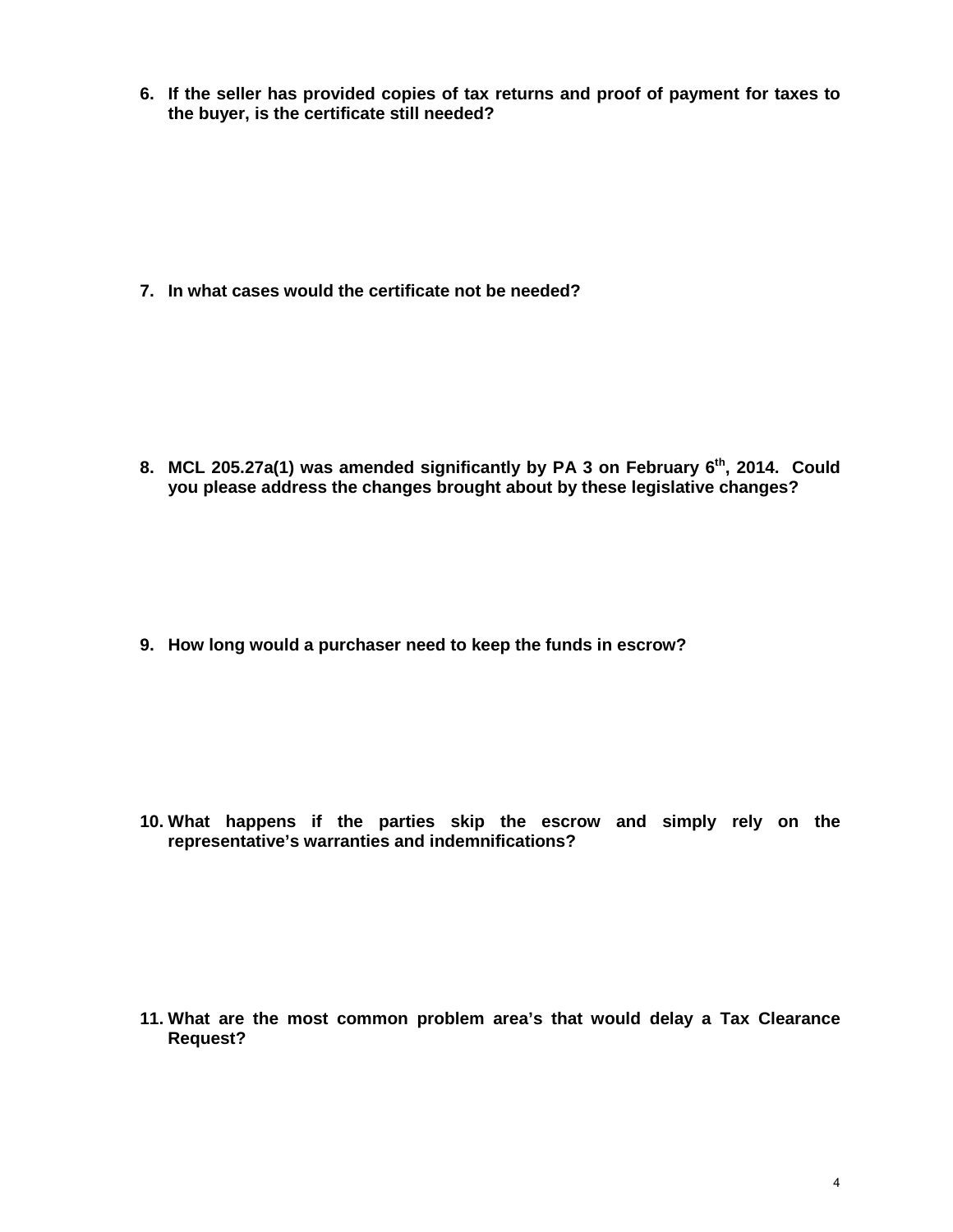# **REVENUE DIVISION OF DEPARTMENT OF TREASURY (EXCERPT) Act 122 of 1941**

**205.27a Selling or quitting business; final return; escrow account for payment of taxes; liability for taxes, interest, and penalties; assessment of deficiency, interest, or penalty; claim for refund; fraud or failure to notify of alteration or modification of federal tax liability; assessment and payment of tax, penalties, and interest; extension of statute of limitations; assessing responsible person; conditions to paying claim for refund; schedule; filing claim under former act; assessing tax or reducing overpayment; approval of tax refund; conditions; filing as combined, consolidated, or composite return; taxes to which subsection (5) applicable; definitions.**

Sec. 27a. (1) If a person liable for a tax administered under this act sells out his or her business or its stock of goods or quits the business, the person shall make a final return within 15 days after the date of selling or quitting the business. The purchaser or succeeding purchasers, if any, who purchase a going or closed business or its stock of goods shall escrow sufficient money to cover the amount of taxes, interest, and penalties as may be due and unpaid until the former owner produces a receipt from the state treasurer or the state treasurer's designated representative showing that the taxes due are paid, or a certificate stating that taxes are not due. Upon the owner's written waiver of confidentiality, the department shall, within 60 days of receipt of the request, release to a purchaser a business's known or estimated tax liability for the purposes of establishing an escrow account for the payment of taxes. The department may estimate tax liability based on prior returns and payments. If the department believes that a return made or payment does not supply sufficient information for an accurate determination, the department may make an estimate based on other available information. If the purchaser or succeeding purchasers of a business or its stock of goods fail to comply with the escrow requirements of this subsection, the purchaser is personally liable for the payment of the taxes, interest, and penalties accrued and unpaid by the business of the former owner. If the purchaser or succeeding purchasers of a business or its stock of goods comply with the escrow requirements of this subsection, the purchaser shall not be held liable for more than the known or estimated tax liability disclosed by the department and held in escrow. However, the purchaser shall not be held liable if the department has failed to provide the information requested within 60 days. For a purchaser or succeeding purchaser that has not complied with the escrow requirements of this section, the purchaser's or succeeding purchaser's personal liability is limited to the fair market value of the business less the amount of any proceeds that are applied to balances due on secured interests that are superior to the lien provided for in section 29(1).

(2) A deficiency, interest, or penalty shall not be assessed after the expiration of 4 years after the date set for the filing of the required return or after the date the return was filed, whichever is later. The taxpayer shall not claim a refund of any amount paid to the department after the expiration of 4 years after the date set for the filing of the original return. A person who has failed to file a return is liable for all taxes due for the entire period for which the person would be subject to the taxes. If a person subject to tax fraudulently conceals any liability for the tax or a part of the tax, or fails to notify the department of any alteration in or modification of federal tax liability, the department, within 2 years after discovery of the fraud or the failure to notify, shall assess the tax with penalties and interest as provided by this act, computed from the date on which the tax liability originally accrued. The tax, penalties, and interest are due and payable after notice and hearing as provided by this act.

(3) The statute of limitations shall be extended for the following if the period exceeds that described in subsection (2):

(a) The period pending a final determination of tax through audit, conference, hearing, and litigation of liability for federal income tax and for 1 year after that period.

(b) The period for which the taxpayer and the state treasurer have consented to in writing that the period be extended.

(c) The period described in section 21(6) and (7) or pending the completion of an appeal of a final assessment.

(d) A period of 90 days after a decision and order from an informal conference, or a court order that finally resolves an appeal of a decision of the department in a case in which a final assessment was not issued prior to appeal.

(4) The statute of limitations is extended only as to those items that were the subject of the audit, conference, hearing, or litigation for federal income tax or a tax administered by the department. As used in this subsection, "items that were the subject of the audit" means items that share a common characteristic that were examined by an auditor even if there was no adjustment to the tax as a result of the examination. Items

Legislative Council, State of Michigan Courtesy of www.legislature.mi.gov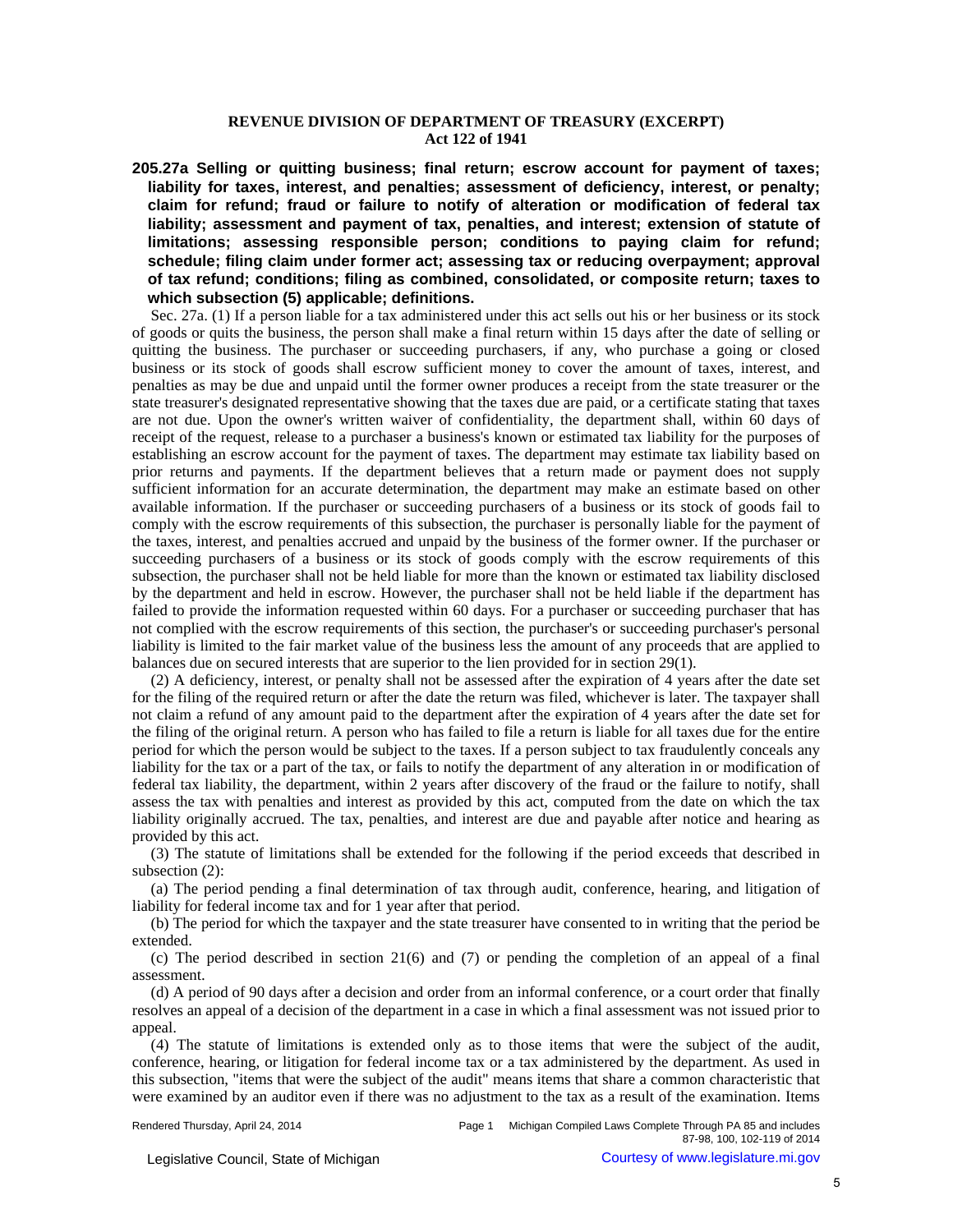that share a common characteristic include items that are reported on the same line on a tax return or items that are grouped by ledger, account, or record or by class or type of asset, liability, income, or expense.

(5) If a business liable for taxes administered under this act fails, for any reason after assessment, to file the required returns or to pay the tax due, any of its officers, members, managers of a manager-managed limited liability company, or partners who the department determines, based on either an audit or an investigation, is a responsible person is personally liable for the failure for the taxes described in subsection (14). The dissolution of a business does not discharge a responsible person's liability for a prior failure of the business to file a return or pay the tax due. The sum due for a liability may be assessed and collected under the related sections of this act. The department shall provide a responsible person assessed under this section with notice of any amount collected by the department from any other responsible person determined to be liable under this subsection or purchaser determined to be liable under subsection (1) that is attributable to the assessment. The department shall not assess a responsible person under this section more than 4 years after the date of the assessment issued to the business. A responsible person may challenge the validity of an assessment to the same extent that the business could have challenged that assessment under sections 21 and 22 when originally issued. The department has the burden to first produce prima facie evidence as described in subsection (15) or establish a prima facie case that the person is the responsible person under this subsection through establishment of all elements of a responsible person as defined in subsection (15). In a separate proceeding before the circuit court, a responsible person found to be liable for the assessment under this section may recover from other responsible persons an amount equal to the assessment or portion of the assessment based on that person's proportionate liability for the assessment as determined in that proceeding. Before assessing a responsible person as liable under this subsection for the tax assessed to the business, the department shall first assess a purchaser or succeeding purchaser of the business personally liable under subsection (1) if the department has information that clearly identifies a purchaser or succeeding purchaser under subsection (1) and establishes that the assessment of the purchaser or succeeding purchaser would permit the department to collect the entire amount of the tax assessment of the business. The department may assess a responsible person under this subsection notwithstanding the liability of a purchaser or succeeding purchaser under subsection (1) if the purchaser or succeeding purchaser fails to pay the assessment.

(6) Notwithstanding any other provision of this act, upon request of a responsible person who was issued an intent to assess by the department under section 21 for liability under subsection (5), the department shall disclose any documents considered in the department's audit or investigation in determining that the person is a responsible person and is personally liable for the assessment and any other documents that the tribunal or court determines are necessary for a fair adjudication of a person's liability under subsection (5).

(7) Notwithstanding the provisions of subsection (2), a claim for refund based upon the validity of a tax law based on the laws or constitution of the United States or the state constitution of 1963 shall not be paid unless the claim is filed within 90 days after the date set for filing a return.

(8) Subsection (7) does not apply to a claim for the refund of a tax paid for the 1984 tax year or a tax year after the 1984 tax year on income received as retirement or pension benefits from a public retirement system of the United States government if the claimant waives any claim for the refund of such a tax paid for a tax year before 1984. Claims for refunds to which this subsection applies shall be paid in accordance with the following schedule:

| Refunds for   | Payable on   |  |  |
|---------------|--------------|--|--|
| tax year:     | or after:    |  |  |
| 1988 and 1987 | July 1, 1990 |  |  |
| 1986          | July 1, 1991 |  |  |
| 1985          | July 1, 1992 |  |  |
| 1984          | July 1, 1993 |  |  |

(9) Notwithstanding any other provision in this act, for a taxpayer that filed a tax return under former 1975 PA 228 that included in the tax return an entity disregarded for federal income tax purposes under the internal revenue code, both of the following shall apply:

(a) The department shall not assess the taxpayer an additional tax or reduce an overpayment because the taxpayer included an entity disregarded for federal income tax purposes on its tax return filed under former 1975 PA 228.

(b) The department shall not require the entity disregarded for federal income tax purposes on the taxpayer's tax return filed under former 1975 PA 228 to file a separate tax return.

(10) Notwithstanding any other provision in this act, if a taxpayer filed a tax return under former 1975 PA 228 that included in the tax return an entity disregarded for federal income tax purposes under the internal

Legislative Council, State of Michigan Courtesy of www.legislature.mi.gov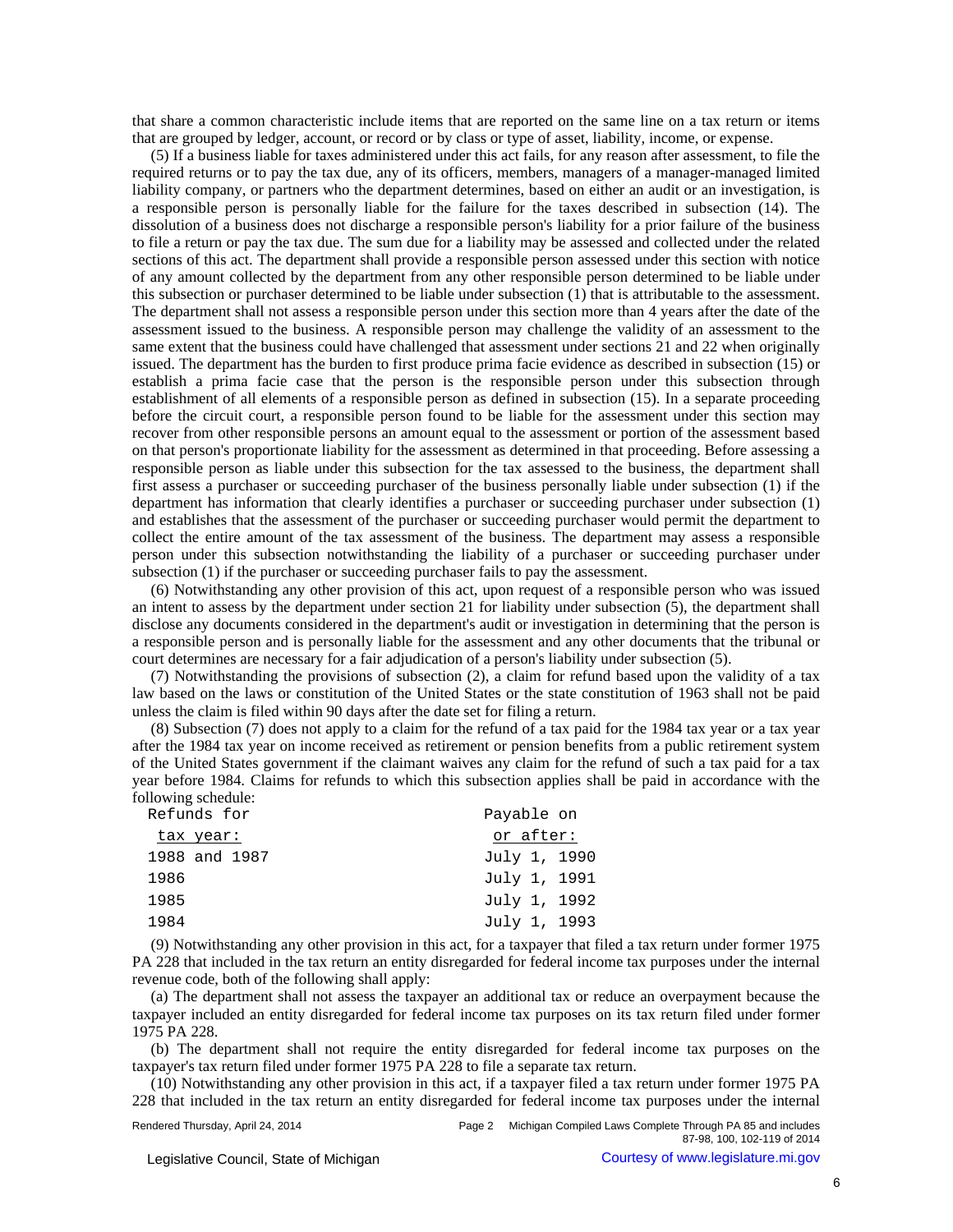revenue code, then the taxpayer shall not claim a refund based on the entity disregarded for federal income tax purposes under the internal revenue code filing a separate return as a distinct taxpayer.

(11) Notwithstanding any other provision in this act, the department shall not assess a tax or reduce an overpayment, and shall approve a claim for a refund of any tax paid, under former 1975 PA 228 and subject to the statute of limitations for an individual, estate, or person organized for estate or gift planning purposes for amounts received, income, or gain other than those from transactions, activities, and sources in the regular course of the person's trade or business. For purposes of this subsection, all of the following apply:

(a) Receipts, income, and gain that are from transactions, activities, and sources in the regular course of the person's business include, but are not limited to, amounts derived from the following:

(*i*) Tangible and intangible property if the acquisition, rental, lease, management, or disposition of the property constitutes integral parts of the person's regular trade or business operations.

(*ii*) Transactions in the course of the person's trade or business from stock and securities of any foreign or domestic corporation and dividend and interest income.

(*iii*) Isolated sales, leases, assignments, licenses, divisions, or other infrequently occurring dispositions, transfers, or transactions involving tangible, intangible, or real property if the property is or was used in the person's trade or business operation.

(*iv*) The sale of an interest in a business that constitutes an integral part of the person's regular trade or business.

(*v*) The lease or rental of real property.

(b) Receipts, income, and gain that are not from transactions, activities, and sources in the regular course of the person's trade or business include, but are not limited to, amounts derived from the following:

(*i*) Investment activity, including interest, dividends, royalties, and gains from an investment portfolio or retirement account, if the investment activity is not part of the person's trade or business.

(*ii*) The disposition of tangible, intangible, or real property held for personal use and enjoyment, such as a personal residence or personal assets.

(12) Notwithstanding any other provision in this act, the department shall not assess a tax or reduce an overpayment, and shall approve a claim for a refund for any tax paid, under former 1975 PA 228 and subject to the statute of limitations for receipts, income, or gain derived from investment activity other than receipts, income, or gain from transactions, activities, and sources in the regular course of the person's trade or business by a person that is organized exclusively to conduct investment activity and that does not conduct investment activity for any person other than an individual or a person related to that individual or by a common trust fund established under the collective investment funds act, 1941 PA 174, MCL 555.101 to 555.113. For purposes of this subsection, a person is related to an individual if that person is a spouse, brother or sister, whether of the whole or half blood or by adoption, ancestor, lineal descendant of that individual or related person, or a trust benefiting that individual or 1 more persons related to that individual.

(13) The filing of a return includes the filing of a combined, consolidated, or composite return whether or not any tax was paid and whether or not the taxpayer reported any amount in the tax line including zero.

(14) Subsection (5) applies to all of the following taxes administered under this act:

(a) For assessments issued to responsible persons before January 1, 2014, taxes administered under this act.

(b) For assessments issued to responsible persons after December 31, 2013, all of the following:

(*i*) Taxes levied under the general sales tax act, 1933 PA 167, MCL 205.51 to 205.78.

(*ii*) Taxes levied under the use tax act, 1937 PA 94, MCL 205.91 to 205.111, that are required to be collected or were collected from or on behalf of a third person for remittance to the state.

(*iii*) Taxes levied under the tobacco products tax act, 1993 PA 327, MCL 205.421 to 205.436.

(*iv*) Taxes levied under the motor fuel tax act, 2000 PA 403, MCL 207.1001 to 207.1170.

(*v*) Taxes levied under the motor carrier fuel tax act, 1980 PA 119, MCL 207.211 to 207.234.

(*vi*) Withholding and remittance of income taxes levied under the income tax act of 1967, 1967 PA 281, MCL 206.1 to 206.713.

(*vii*) Any other tax administered under this act that a person is required to collect from or on behalf of a third person, to truthfully account for and to pay over to this state.

 $(15)$  As used in subsections  $(5)$  and  $(6)$ :

(a) "Business" means a corporation, limited liability company, limited liability partnership, partnership, or limited partnership.

(b) "Responsible person" means an officer, member, manager of a manager-managed limited liability company, or partner for the business who controlled, supervised, or was responsible for the filing of returns or payment of any of the taxes described in subsection (14) during the time period of default and who, during the time period of default, willfully failed to file a return or pay the tax due for any of the taxes described in subsection (14). The signature, including electronic signature, of any officer, member, manager of a<br>Rendered Thursday, April 24, 2014 Page 3 Michigan Compiled Laws Complete Through PA 85 and includes Page 3 Michigan Compiled Laws Complete Through PA 85 and includes 87-98, 100, 102-119 of 2014